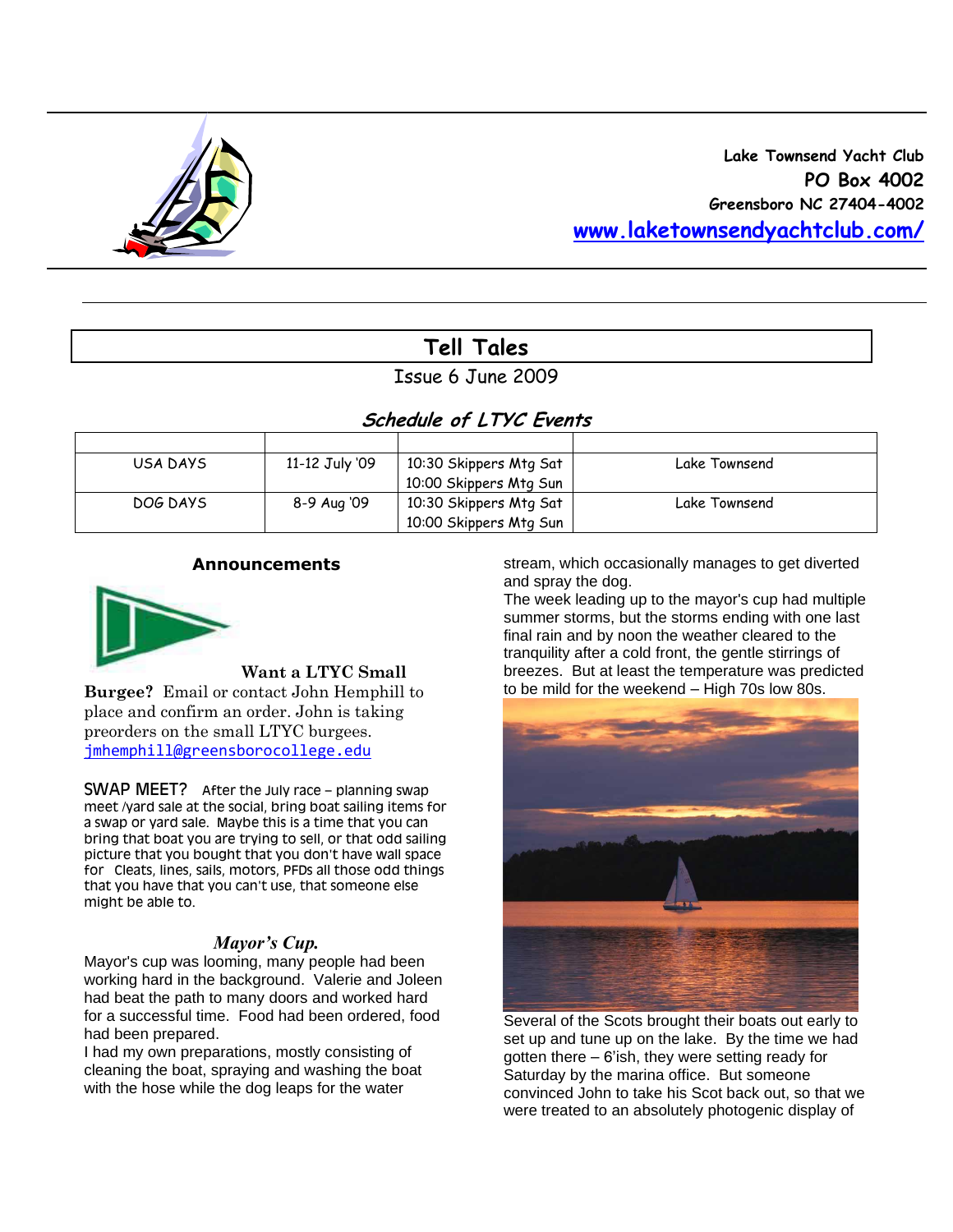John's boat against the sunset with its oranges and reds on the remaining clouds.



(Saturday- Race Day) There were sailors and their boats, coming from the coast to the mountains. We talked to one Scot sailor whose crew came down to sail with her from Salem Virginia. There were 3 races on Saturday. With the wind coming steadily (well - Lake Townsend style) from the south the race committee was able to set up 2 WU courses and 1 WD. With the windward and leeward marks set far apart from each other. There were 4 starts, the Scots (17), followed by the Isotopes (6), the Buccaneers (Arrggh.. 5) and the mixed fleet (comprised of a Star, a Lightening, a Wayfarer, an Inland 20, a couple Tanzers, a Catalina 16.5, a Capri and a Laser.)

The social followed with many door prizes given out, Rosch racing gear, sailing multi-function knives laser etched with the LYTC Burgee from [Little River](http://www.littlerivercrafts.com/) 

[Crafts,](http://www.littlerivercrafts.com/) and other items.



Comments on the races and dissection of the various tactics along with what mistakes were made. Comments on which body parts hurt most. (This has to be some sort of bragging rite.) I was explaining to Steve Raper and Sonya Hughes why the small of my back hurt, (that would have been the enthusiastic, but not highly functional, moves during the tacks when I slam up against the back of the seats. ) So with many hand gestures and tack dancing, Steve and Sonya explained their tactics while tacking. It made sense and apparently my visualizing created a

skeptical image on my face, but it was an animated discussion and much enjoyed by those watching. (I have learned many things from the socials, and Steve has been a good teacher. )



Sunday's race – Was a quiet drifting day, The CSC Scots entertained each other with a game of attack ball, where the ball is supposed to hit the other boat, and then the other boat has to toss on the ball. The game progressed into tossing the ball into the sail, which sounded a lot like canon fire. It also resulted in several incidents, one where a hapless crew was knocked overboard and another skipper, who wasn't paying attention was hit midchest. But the race committee found wind and set off one final race of the series.

Additional photos are on LTYC's web site: [http://www.laketownsendyachtclub.com/Documents-](http://www.laketownsendyachtclub.com/Documents-Public/2009MayorsCupWeb_SusanQuirk/)[Public/2009MayorsCupWeb\\_SusanQuirk/](http://www.laketownsendyachtclub.com/Documents-Public/2009MayorsCupWeb_SusanQuirk/) Additional Photos and race videos will be available soon from: [Susan Quirk](mailto:biddlefox@aol.com) [& Scott Urich.](mailto:scott@brli-productions.com)

#### *From the emails – on the Mayor's Cup: Laser sailor – John Fragakis*

The large turn out in the open monohull fleet created two fleets, an experienced fleet and a novice fleet. Actually, splitting the large fleet like we had into two fleets would make the racing more interesting for all the fleet participants and make the courses easier to manage. In retrospect, I would suggest we could have started the experienced monohull fleet after the Scots and started the novice fleet last. During the regatta, the experienced fleet sailed through the Buccaneer fleet each race and sailed with and therefore against the leading Scots as they began their third lap.

The experienced fleet sailors consistently sailed their boats well and because of the variable wind conditions, each boat remained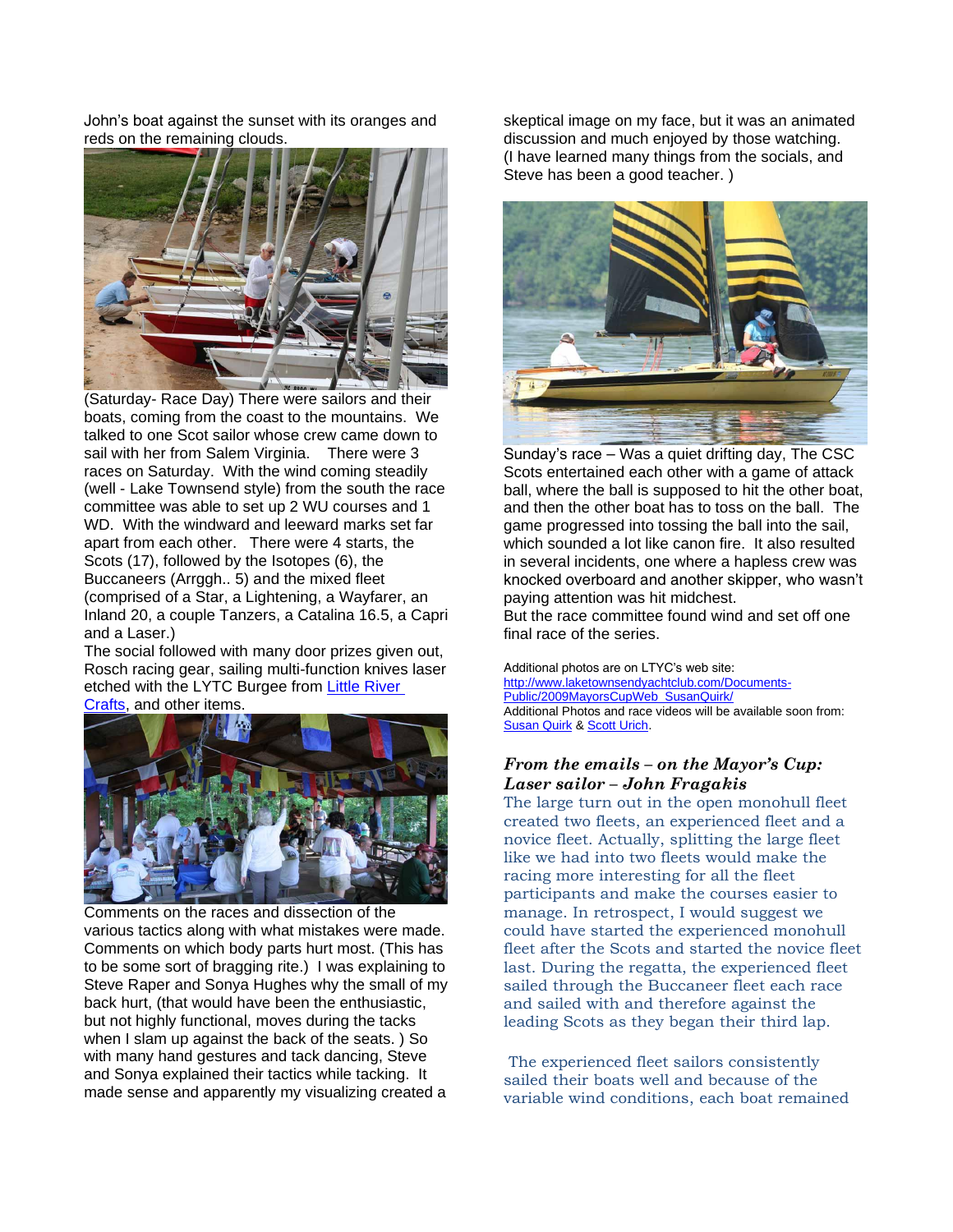in contention to the end of each race. Picking the correct side of the lake was paramount and at no time was the center of the lake advantaged. The choice of the side of the course to sail accelerated or negated some of the difference in each design's potential speed. Finally, footing off for speed through the water was essential. The Star sailor, in his second sail in his boat and who incidentally also races an E scow and a J24 remarked choosing the wrong side of the of the course made his boat slow and ordinary and described the dramatic gain of speed by letting his jib sheet out just one inch to sail a little further off the wind. He measured his jib angle by the distance of the upper leach from the spreader.

The cat and mouse sailing day was a blast and I was quite sore the next day after repeatedly going from a crouch to leaping up and hiking hard on the windward side.

Thanks to all for superior organization and race management. The event was extraordinarily well done.

#### *LTYC Own takes first place.*

Many times during the winter Bart Straub and his daughter Alex have sailed with us on Lake Townsend. Bart & Alex were not able to sail in the Mayor's Cup as Alex was competing in the Robie Pierce One-Design Regatta. (You GO! Alex) **From Bart:** "You talk about a rewarding experience. I saw parapalegics in wheelchairs steering (female, second place) totally blind sailors steering with one sighted aid (first place in one race, sailing seated backwards, 5th overall) and many amputees. They are the nicest bunch of sailors I have ever met. Very engaging. They were extremely excited to see such a young person involved in this sport, Alex was the youngest by 8 years. The next youngest was her skipper Marc (a great guy and future olympian) at 24.Their AB (abled bodied) sailor was 31 and missing his entire right arm (team one arm!). I saw Alex really come out of her shell this weekend, it was great for her to be around this group. What an educational experience, they can't teach this in school. If you ever got a chance to get involved with this, go do it. It enriches your life.:"

[http://www.southernyachtclub.org/index.php?option=](http://www.southernyachtclub.org/index.php?option=com_content&task=view&id=351&Itemid=1) [com\\_content&task=view&id=351&Itemid=1](http://www.southernyachtclub.org/index.php?option=com_content&task=view&id=351&Itemid=1)



#### **Saleboats for Sail -**

**1981 Isotope** - \$2500 with sails and a galvanized trailer. Crossbar, dolphin striker, and trampoline have been replaced and an extension added to the righting bar. Good boat for a beginning racer or someone looking to get back into racing. She won the 2005 Governor's Cup and continues to give challenge to the fleet leaders. Eric and I have owned this boat since 1998. She's gotten us hooked on Isotopes, so much so that we are upgrading to a 2006 model. Boat specifications at [http://www.intl](http://www.intl-fiberglass.com/isotope.html)[fiberglass.com/isotope.html.](http://www.intl-fiberglass.com/isotope.html) Fleet Activities [http://www.intl](http://www.intl-fiberglass.com/Isotope%20Nationals%202006.html)[fiberglass.com/Isotope%20Nationals%202006.ht](http://www.intl-fiberglass.com/Isotope%20Nationals%202006.html)

[ml](http://www.intl-fiberglass.com/Isotope%20Nationals%202006.html) Call or email if interested: 919-732-5410; [joleen.rasmussen@bowebellhowell.com](mailto:joleen.rasmussen@bowebellhowell.com)

**12'2 ft. Howmar day sailer/racer** for sale in Greensboro. (don't know year) Designed by Sparkman and Stephens. A great boat for kids, very fast and tippy.90 sq. ft. of sail with jib. Beam 4'10". 86 long trailer. \$1500 for both, includes both sails, etc. Appraisal done in 2004. Call Carole Drexel (336) 274-4789 or [cdrexel@triad.rr.com](mailto:cdrexel@triad.rr.com)

**14 Force 5 sailboat** with trailer - \$550. Ready to sail. Excellent boat for single-handed daysailing and racing. Contact David Layton at 336-643-0282.

**16-foot Isotope**- \$3000 These boats are built for speed and race regularly on Jordan Lake as well as other local regattas. They have been built locally in Durham and New Bern, NC for over 30 years: <http://www.intl-fiberglass.com/boats.html>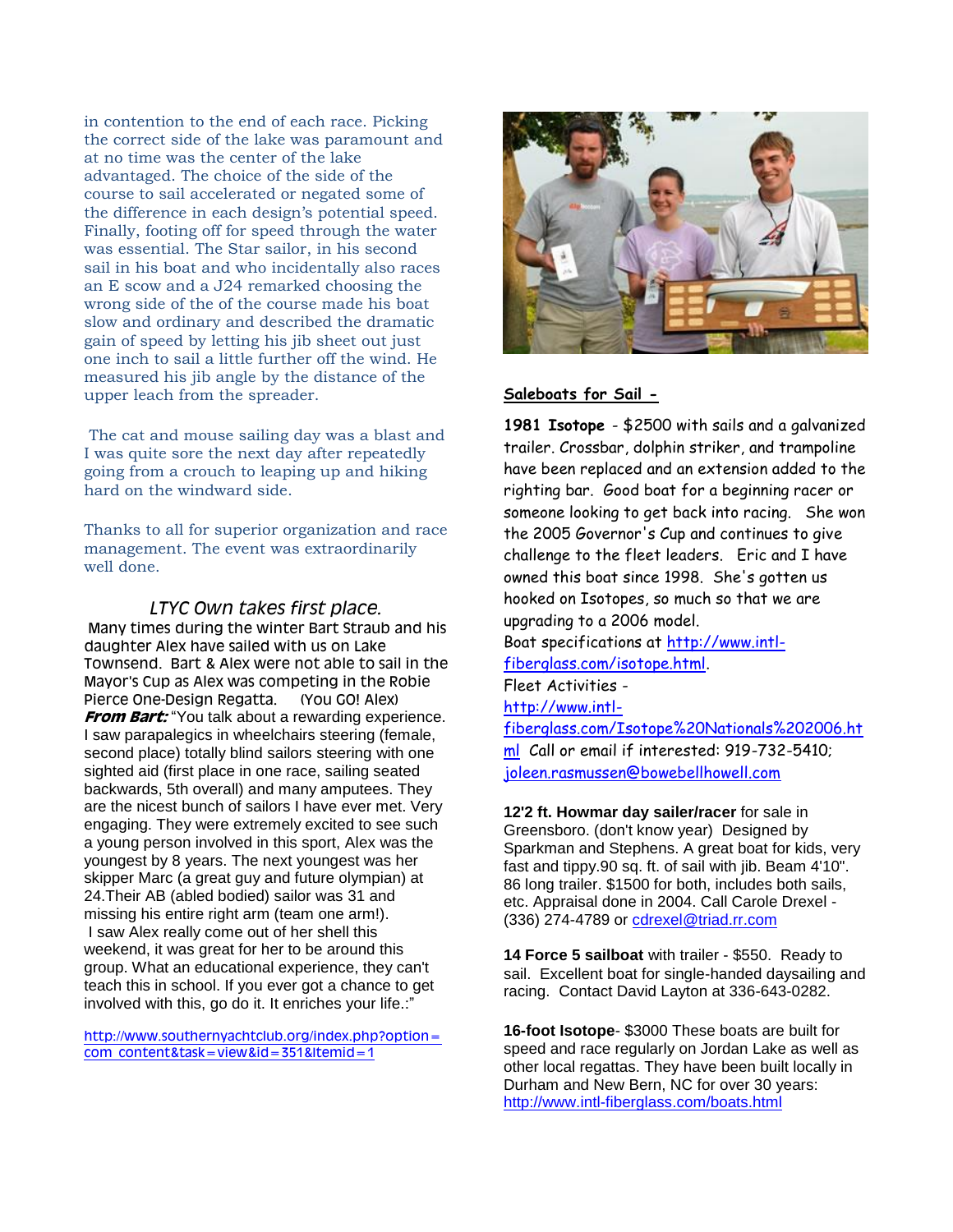|                                                          | Lake Townsend Yacht Club Help Lines             |  |  |  |  |  |  |  |  |
|----------------------------------------------------------|-------------------------------------------------|--|--|--|--|--|--|--|--|
| Commodore:<br>Joleen Rasmussen                           | <b>Starling Gunn</b><br>Cruising:               |  |  |  |  |  |  |  |  |
| 919 732-5410 R                                           | 336 939-2508 R                                  |  |  |  |  |  |  |  |  |
| joleen.rasmussen@bowebellhowell.com                      | justbgunnbell@bellsouth.net                     |  |  |  |  |  |  |  |  |
| <b>Uwe Heine</b><br>Races:                               | Membership:<br>Steve Raper                      |  |  |  |  |  |  |  |  |
| (Vice Commodore) 336-585-0951 R                          | Steve.raper@greensboro-nc.gov                   |  |  |  |  |  |  |  |  |
| heineu@bellsouth.net                                     |                                                 |  |  |  |  |  |  |  |  |
|                                                          | Debbie Reynolds DAREYNOL@uncq.edu<br>Social:    |  |  |  |  |  |  |  |  |
|                                                          | Keith Smoot Gwaihir23@Embargmail.com            |  |  |  |  |  |  |  |  |
| <b>Education:</b><br>Adam Zehand                         |                                                 |  |  |  |  |  |  |  |  |
| (Rear Commodore) 336 288-3762 R<br>adam zahand@yahoo.com | Junior Sailing:<br>David Duff<br>336 282-7773 R |  |  |  |  |  |  |  |  |
|                                                          | David.Duff@analog.com                           |  |  |  |  |  |  |  |  |
| David Raper<br>Finance:                                  |                                                 |  |  |  |  |  |  |  |  |
| 336 6432-7071 R<br>(Treasurer)                           | Valerie Nieman<br>Mayor's Cup Regatta:          |  |  |  |  |  |  |  |  |
| Gwynedd22@bellsouth.net                                  | valnieman@yahoo.com                             |  |  |  |  |  |  |  |  |
|                                                          |                                                 |  |  |  |  |  |  |  |  |
| Publicity/History: David Young                           | Newsletter/Directory:<br>Nancy Collins-Heine    |  |  |  |  |  |  |  |  |
| (Secretary) 336 545-1655                                 | 336 585-0951 R                                  |  |  |  |  |  |  |  |  |
| dwyoung@triad.rr.com                                     | heineu@bellsouth.net                            |  |  |  |  |  |  |  |  |
|                                                          | Webmaster:<br><b>Steve Raper</b>                |  |  |  |  |  |  |  |  |
|                                                          | Steve.raper@greensboro-nc.gov                   |  |  |  |  |  |  |  |  |
|                                                          |                                                 |  |  |  |  |  |  |  |  |

## **Call People. Go Sailing**

In an effort to involve more sailors in the Club"s Sailing Events and Racing Programs, this "Available to Crew" list is published in each newsletter. The people listed have taken our Learn to Sail class or have other previous sailing experience and are looking to get more time on the water. So, if you have a boat and would like to participate in the Summer or Frostbite Race Series, why don"t you call one of these folks for your crew? Alternatively, if you need a cruising partner on your boat or would like to team with someone on one of the city sailboats for a day sail or a race, contact someone on this list. If you would like to add your name to the list, contact Nancy Heine, Newsletter Editor (See the Help Lines box located in this newsletter).

|                          |              | Available To Crew |                          |
|--------------------------|--------------|-------------------|--------------------------|
| Name                     | Home Phone   | <b>Work Phone</b> | E-mail                   |
| <b>Bill Byrd</b>         | 336-635-1926 | N/A               |                          |
| <b>Chip Cromartie</b>    | 336-601-0464 | 336-274-3559      | cromartie@triad.rr.com   |
| Cynthia & Sam Reichelson | 336-540-1279 | 336-273-2511      | reichelson@cs.com        |
| <b>Catherine Clark</b>   | 336-315-0414 |                   |                          |
| Mike Bianco              | 336-299-4461 |                   | mfbyanko@aol.com         |
| Keith and Kelly Francies | 336-292-9042 | 336-362-5335      | keith.francies@davey.com |
| Valerie Nieman           | 336-908-3976 |                   | valnieman@yahoo.com      |
| Rita Parham              |              |                   | rparham@triad.rr.com     |

**\*\* Attention\*\* – Can't remember the password for the login required for the Members Cove area on the website??There is now a (Need password?)link. Click on this & it will bring up an email form addressed to our WebMaster with the subject line 'LTYC Members Cove login: - Send me your name and email address to receive login name and password.'** 

Summer Series - Race Results - Race Results also available via <http://www.laketownsendyachtclub.com/Documents-temp/raceresults.pdf>